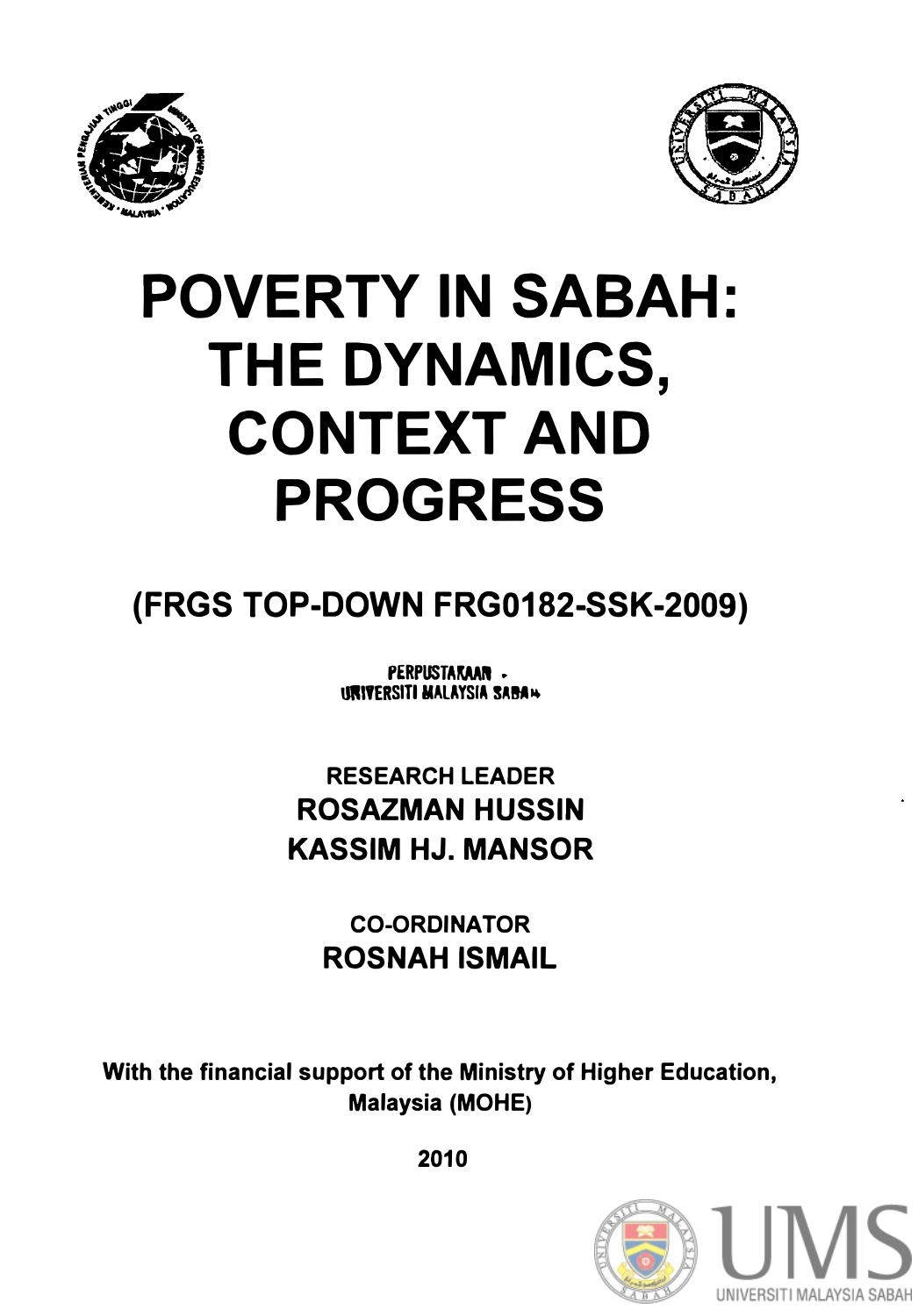## **ExECUTIVE SUMMARY**

**This report consists of 13 chapters of poverty issues in Sabah viewed from multiple disciplines. The main objective of this research is to establish appropriate tools and methodology for poverty research. The four sub-objectives of this research are to:** 

- **i) Provide a profile of the socio-economic and demographic characteristics of the poor households (e.g. education, economic activities, income and access to poverty eradication programmes);**
- **ii) Assess the effectiveness of various government or government linked poverty eradication programs and delivery systems;**
- **iii) Explore the attitude and perception of the poor in order to device more effective poverty eradication programmes; and**
- **iv) Evaluate how poverty, well-being and environmental resources are linked.**

**There were 711 respondents involved in three main location; namely central Kudat, Matunggong and Banggi Island. The profile helps to identify the factors that contributed to household poverty in these areas. This research finds that 16 types of projects offered by the government in attempts to eliminate poverty in the Kudat District. Of the 16 only 3 types of projects, however, were participated by a large majority of participants, the rest were smaller ones catered to specific communities. The three major projects were honey farming <sup>1</sup> , subsidy programme for Fishermen<sup>2</sup> and microcredit financial assistance for low income families.3 From the 188 respondents who participated in the poverty eradication projects, 35.7 percent were involved in the honey bee project. They comprised those living in Central Kudat and Matunggong areas. The project was not introduced to Pulau Banggi. Saving is regarded as important by respondents In order to achieve financial well-being; however, only 25.6 percent of the respondents saved some of their income. Most of the respondents were not able to save part since their income was barely enough to cover their daily expenses. For the respondents who were able to save, majority**  only did so if there were money left over for the purpose..

**Most of the rural poor depended, directly or indirectly, on agriculture for their livelihoods. This research shows that a total of 239 respondents (33.6 percent) owned lands for agricultural activities.<sup>4</sup>Meanwhile 153 respondents (21.5 percent) owned livestock. This study also indicated the role of education in poverty eradication, in close co-operation with other social factors, is crucial.** 

**The findings show that education plays major roles to eradicate poverty. This**  research found that 41.7 percent of the respondent did not attended school. **Although majority of the poor in these three sub-districts got their primary and secondary level of education, but, there is a need for certain changes in the** 

<sup>4</sup>**The proportion who are in agriculture would be higher still if the large number of famers who do not own their own land but have access to them through customary rights claims were included. such claims are often established through occupation or improvement but are considered 'un-owned' by the state which regards all untitled lands as 'state land'** 



**<sup>1</sup> The project is introduced by the Rural Development Corporation (KPD) and District Office** 

**<sup>2</sup> Under the Department of Fisheries** 

**<sup>3</sup>Known as the Amanah lkhtiar Malaysia (AIM) scheme.**